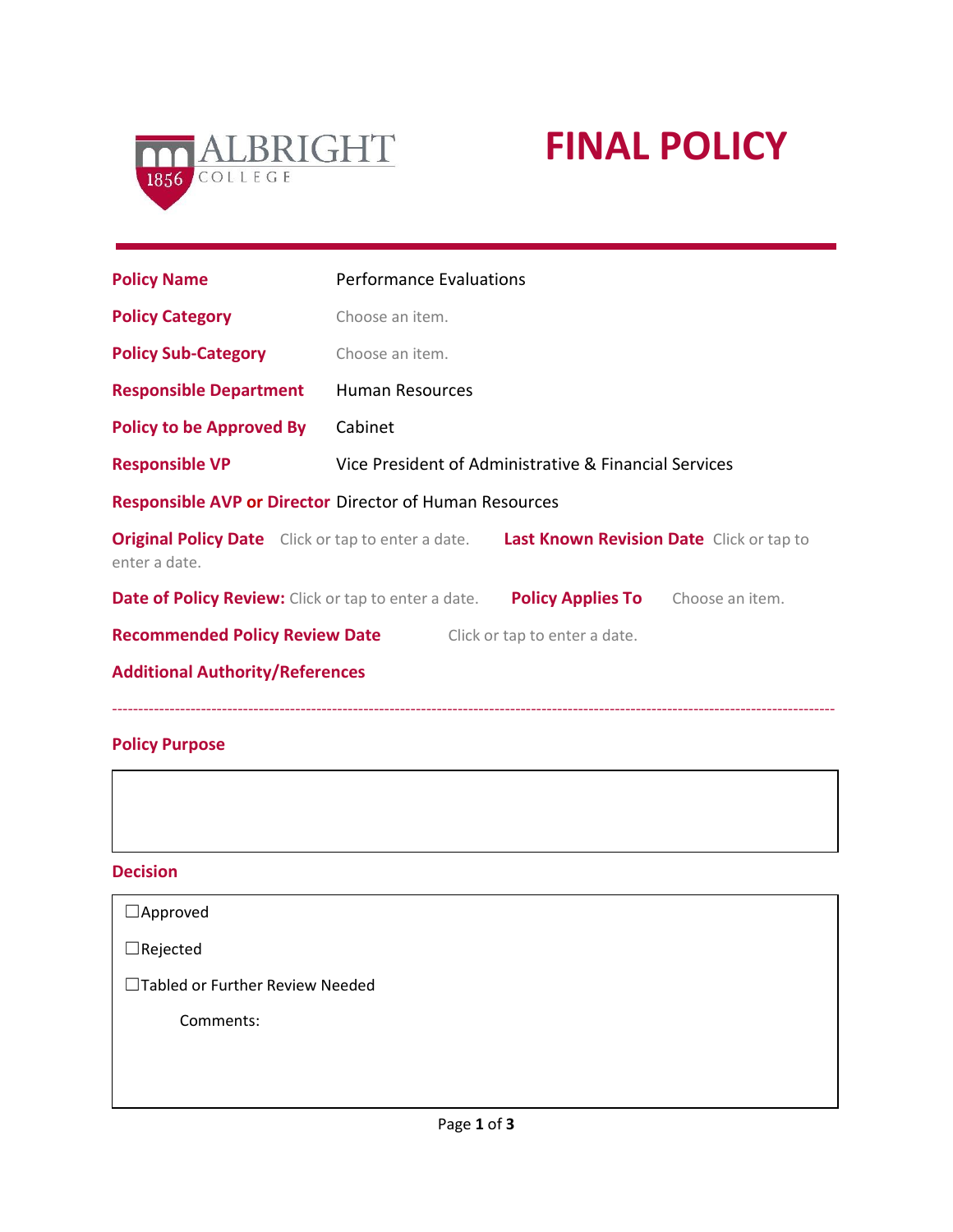

### **Policy**

## **Performance Evaluation**

#### **Policy**

The supervisor shall coach and counsel each employee supervised on an ongoing basis. At least annually, the supervisor shall complete a formal evaluation of each position he or she supervises, establish performance goals, complete a performance appraisal form and conduct a performance appraisal interview with each employee supervised. This evaluation is intended to accomplish the following:

- Communicate expectations regarding performance
- Establish goals and objectives that are specific, measurable, attainable, reasonable, and timely
- Provide feedback
- Assist in the development of strategies to achieve job requirements
- Diagnose strengths and areas that need continued development
- Formulate a development plan for improving job performance
- Identify and review additional professional opportunities

## **Practices and Procedures**

- 1. Each supervisor shall perform an annual audit of the position descriptions under his/her purview, review the audit results with the employee, obtain the concurrence of the next level of supervision, and forward the information to the Office of Human Resources for processing.
- 2. Each employee shall receive an updated job description as appropriate following description review and update. This shall be accomplished during the annual performance evaluation process.
- 3. The supervisor shall complete the College evaluation form prior to the appraisal discussion and obtain concurrence of the next level of supervision.
- 4. An open and direct discussion between supervisor and employee should occur. This discussion should help the employee in developmental planning for professional growth.
- 5. If the employee disagrees with any part of the performance appraisal rating, the employee should first discuss the matter with the supervisor. If areas of disagreement continue to exist, the employee may respond in writing on a separate sheet of paper, describing specifically the areas of disagreement, and submit it to the next level supervisor for review and discussion.
- 6. Personnel shall sign the performance appraisal form. Signing indicates concurrence with the content unless indicated as an objection as delineated in #5 above.